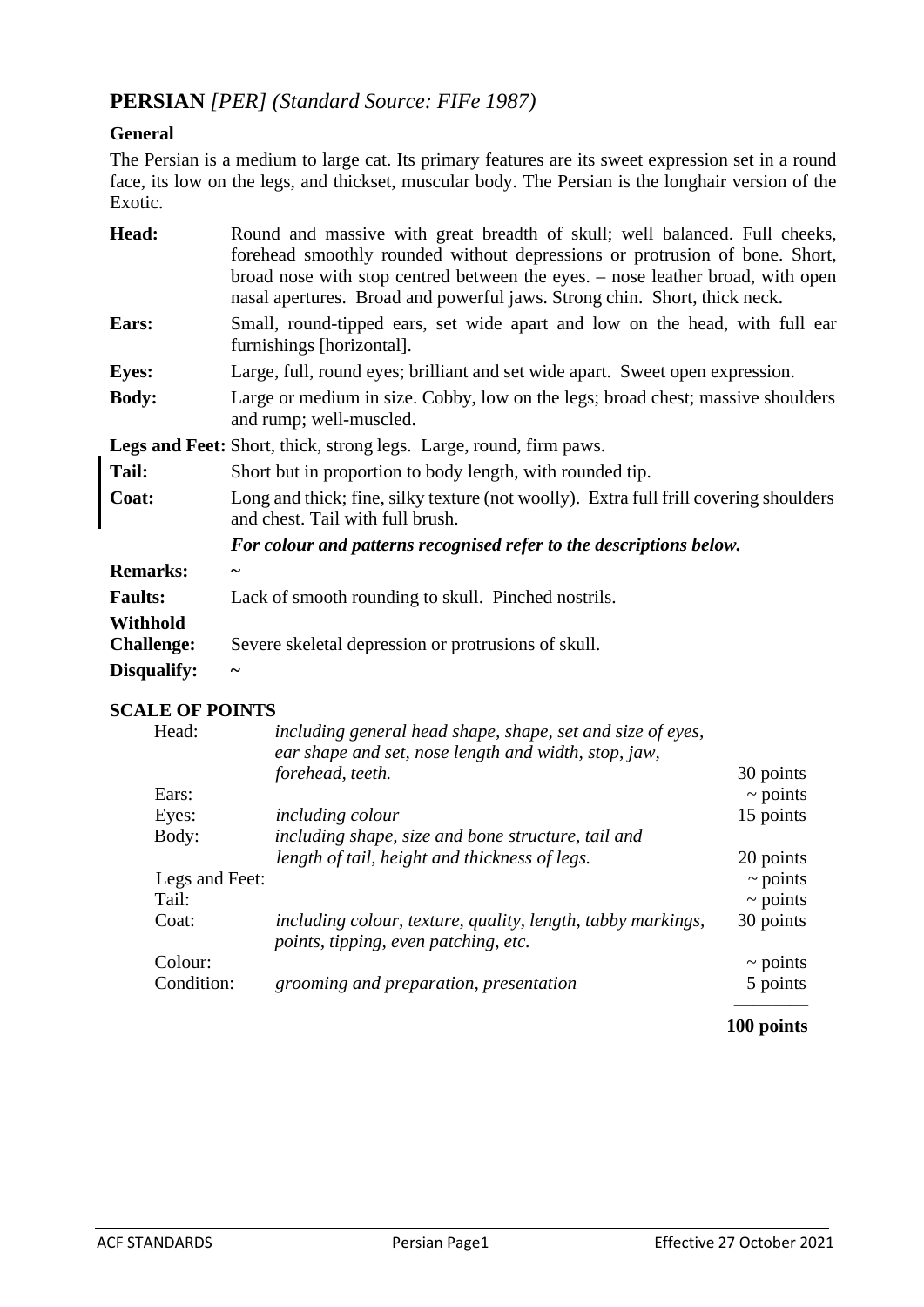## **COLOURS AND PATTERNS RECOGNISED**

## **General Description**

**Eye Colour:** As listed below.

**Coat Colour:** As listed below.

**Coat Pattern:** As listed below.

**Remarks:** For judging purposes: white cats of any eye colour compete in one challenge class.

**Faults:** As listed below.

**Withhold**

**Challenge:** As listed below.

**Disqualify:** As listed below.

### **WHITE (BLUE-EYED) (a)** *(PER w 61)* **WHITE (ORANGE-EYED) (b)** *(PER w 62)* **WHITE (ODD-EYED) (c)** *(PER w 63)*

**Coat:** Pure white without any kind of

markings/shadings.

**Nose Leather & Paw Pads:** Pink.

**Eye Colour:** (a) Deep Blue

(b) Copper or deep orange.

(c) One deep blue & one copper/deep orange

**Remarks:** Young kittens often have a dark spot on the head; this usually disappears when fully grown. Adults must not have any yellow tinge in the coat.

### **BLACK** *(PER n)*

**Coat:** Dense coal black, sound from roots to tips of hair; free from any tinge of rust on tips, white hairs or other markings. No grey undercoat.

**Nose Leather:** Black.

**Paw Pads:** Black or seal brown.

**Eye Colour:** Copper or deep orange.

**Remarks:** Black kittens are often a very bad colour up to 5 or 6 months, the coat being grey or rusty in parts and sometimes freely speckled with white hairs. Breeders should not condemn them on this account if excellent in other respects, as these kittens frequently turn into the densest black adults.

### **BLUE** *(PER a)*

**Coat:** Any sound shade of blue allowed; lighter shade preferred. Sound and even in colour, free from markings, shadings or any white hairs. **Nose Leather & Paw Pads:** Blue-grey.

**Eye Colour:** Copper or deep orange.

### **CHOCOLATE** *(PER b)*

**Coat:** All shades of chocolate accepted; sound and even in colour.

**Nose Leather:** Milk chocolate.

**Paw Pads:** Cinnamon to milk chocolate.

**Eye Colour:** Copper or deep orange.

**Remarks:** Free from any tinge of rust, white hairs or other markings. Kittens: - remarks as for BlackPersian.

### **LILAC** *(PER c)*

**Coat:** Faded lilac with a light pinkish tinge; sound and even in colour.

**Nose Leather & Paw Pads:** Faded lilac.

**Eye Colour:** Copper or deep orange.

**Remarks:** No white hairs or other markings.

## **RED** *(PER d)*

**Coat:** Deep, rich, clear red; brilliant and sound to the roots without any shadings or markings.

**Nose Leather & Paw Pad:** Brick red.

**Eye Colour:** Copper or deep orange.

**Remarks:** Slight shadings on forehead and legs are permissible. Dark spots of pigmentation on nose, lips, ears, eyelids and paw pads are allowed.

**Withhold Challenge:** White tip to tail. **Faults:** black whiskers.

## **CREAM** *(PER e)*

**Coat:** Pale, pure shade of cream, even in colour and sound to the roots. No light (or white) undercoat. No markings or shadings or spots.

**Nose Leather & Paw Pads:** Pink. **Eye Colour:** Copper or deep orange. **Remarks:** As for red

### **CARAMEL**

*(PER am, blue based / PER cm, lilac based)*  **All:** The effect of Dm (Dilute modifier) is to give a warm, brownish cast to lilac and blue. **Body Colour** 

**Blue based:** Dark brownish grey. **Lilac based:** Warm, light, brown toned blue-grey.

**Nose Leather & Paw Pads**

**Blue based:** Nose leather: warm, dark blue-grey. Paw pads: warm, dark blue-grey with a plum overtone. **Lilac based:** Nose leather: pinkish grey. Paw pads: light pinkish grey to muted plum tones.

### **APRICOT** *(PER ea\*m blue based, PER ec\*m lilac based))*

**All:** A soft metallic bloom becomes evident in maturity, particularly on the brow and the hocks, which will develop with maturity. "Freckles" may occur on nose, pads, lips, eyelids and ears.

### **Body Colour**

**Blue based:** An intense, deep cream verging on pale red, but without the vibrant tone of red.

**Lilac-based:** Muted yet intense, deep cream, lacking a true pastel tone.

**Nose Leather, Eye Rims & Paw Pads:** More intense pink than in a cream point.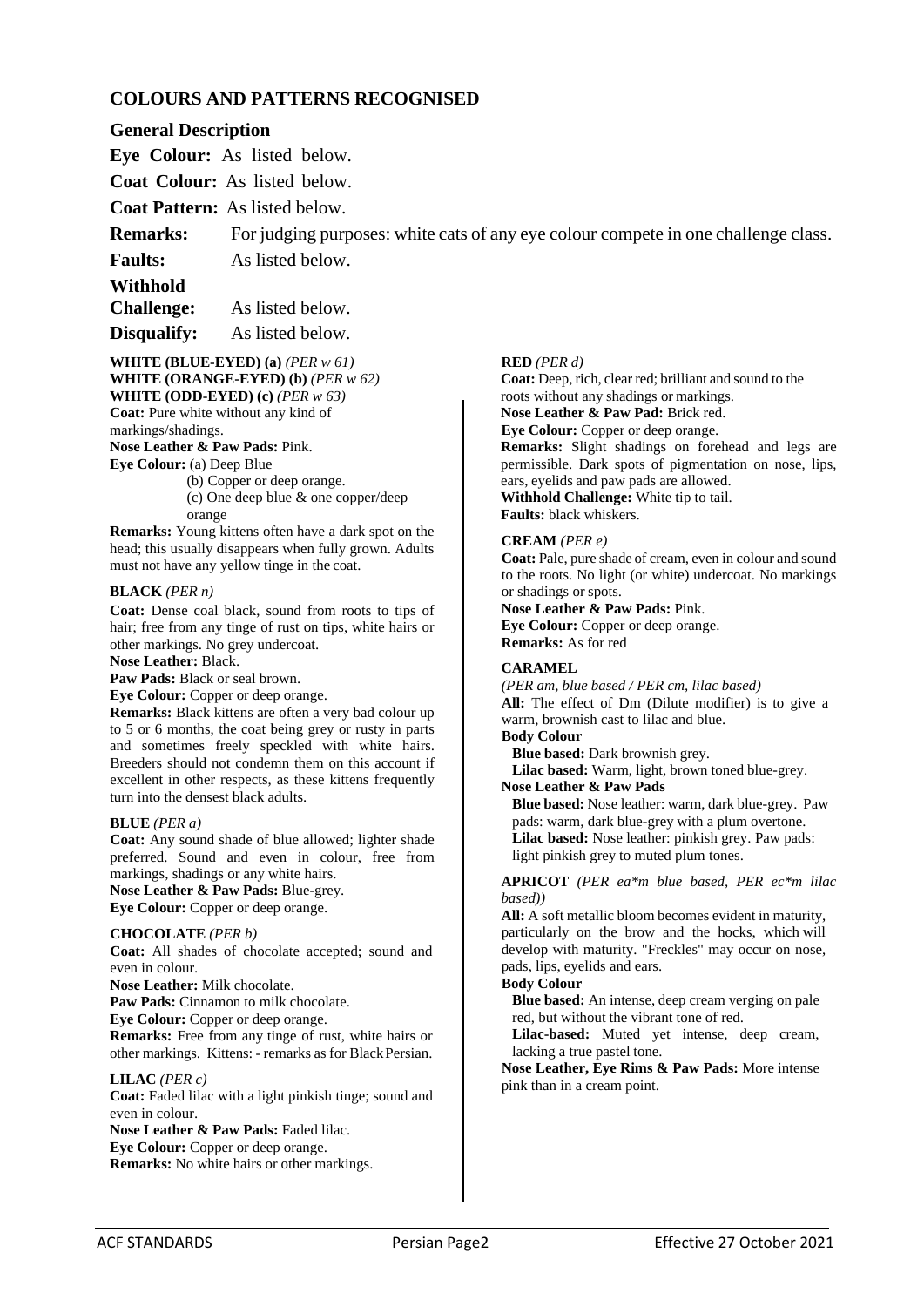### **GOLDEN SHELL (GREEN-EYED BLACK TIPPED)**

*(PER ny 12 64)* 

**Coat:** Light apricot (pastel colour), more intense on the face and back, with a lighter shade of colour down the flanks, on the belly, underside of tail and the chin; ear furnishings of the same lighter shade. Whisker pads, chin and chest may be light to deep cream. The coat on back, flanks, head and ears, and the upper side of the tail to be evenly tipped with black; the tip of the tail to be black. Face and legs may be very slightly shaded with black tipping. The tipping is approximately 1/8 of the complete hair length. The general appearance to be much lighter than the shaded golden.

**Nose Leather:** Brick red outlined with black.

**Paw Pads:** Black or seal brown.

**Eye Colour:** Green or blue-green, green preferred; outlined with black rims.

**Remarks:** A golden without tabby markings and bars and with a warm coat colour is preferred.

**Faults:** distinct tabby markings on the back, coat too pale or grey in tone.

## **GOLDEN SHELL (TIPPED) – OTHER COLOURS**

Golden is recognised in shell/tipped in all colours recognised for silver equivalent.

Description as for Golden shell/tipped substituting colour as for silver.

### **BLACK CHINCHILLA (GREEN-EYED BLACK TIPPED) (a)** *(PER ns 12 64)*

### **BLACK TIPPED PEWTER (ORANGE-EYED BLACK TIPPED) (b)** *(PER ns 12 62)*

**Coat:** Undercoat pure white. Coat on back, flanks, head, ears and upper side of tail tipped with black evenly distributed to give the characteristic sparkling silver appearance. Face and legs may be slightly shaded with tipping. Chin, ear furnishings, stomach, chest and inside of legs and underside of tail must be pure white. The tipping is approximately 1/8 of the complete hair length. **Nose Leather:** Brick red outlined with black.

**Paw Pads:** Black or seal brown.

**Eye Colour:** (a) Green or blue-green, preferably green; or (b) orange or copper; outlined with black rims.

**Remarks:** Faults: yellow or brown tinge, tabby markings on legs, head and tail, incorrect colour tipping, dark hair extending up back of hind legs, uneven tipping, solid coloured hairs, (a) yellow or hazel eye colour, (b) green rim to eyes.

### **BLUE CHINCHILLA (GREEN-EYED BLUE TIPPED) (a)** *(PER as 12 64)*

### **BLUETIPPEDPEWTER (ORANGE-EYED BLUE TIPPED) (b) (b)** *(PER as 12 62)*

**Coat:** Description as for black tipped; instead of black, the tipping is blue-grey.

**Nose Leather:** Brick red outlined with blue-grey. **Paw Pads:** Blue-grey.

**Eye Colour:** (a) Green or blue-green, preferably green; or (b) orange or copper; outlined with blue-grey rims. **Remarks:** As for black tipped.

## **CHOCOLATE CHINCHILLA (GREEN-EYED CHOCOLATE TIPPED) (a)** *(PER bs 12 64)*

#### **CHOCOLATE TIPPED PEWTER (ORANGE-EYED CHOCOLATE TIPPED) (b)** *(PER bs 12 62)*

**Coat:** Description as for black tipped; instead of black, the tipping is chocolate brown. **Nose Leather:** Brick red outlined with brown. **Paw Pads:** Cinnamon to chocolate.

**Eye Colour:** (a) Green or blue-green, preferably green; or (b) orange or copper; outlined with brown rims. **Remarks:** As for black tipped.

## **LILAC CHINCHILLA (GREEN-EYED LILAC TIPPED) (a)** *(PER cs 12 64)*

### **LILAC TIPPED PEWTER (ORANGE-EYED LILAC TIPPED) (b)** *(PER cs 12 62)*

**Coat:** Description as for black tipped; instead of black, the tipping is lilac (the grey-white of ice with a pinkish tinge). **Nose Leather:** Brick red outlined with lavender-pink. **Paw Pads:** Lavender-pink.

**Eye Colour:** (a) Green or blue-green, preferably green; or (b) orange or copper; outlined with lavender-pink rims. **Remarks:** As for black tipped.

## **RED SHELL CAMEO (RED TIPPED)** *(PER ds 12)*

**Coat:** Description as for black tipped; instead of black, the tipping is red.

**Nose Leather & Paw Pads:** Pink.

**Eye Colour:** Copper or deep orange. **Remarks:** Faults: brown tinge, solid coloured hairs, tabby markings, rings on legs.

## **CREAM SHELL CAMEO (CREAM TIPPED)** *(PER es 12)*

**Coat:** Description as for black tipped; instead of black, the tipping is cream.

**Nose Leather & Paw Pads:** Pink. **Eye Colour:** Copper or deep orange. **Remarks:** As for red tipped.

### **CARAMEL TIPPED** *(PER am 12 blue based, PER cm 12 lilac based)*

**Coat:** Description as for black tipped; instead of black, the tipping is replaced by caramel in one of the base colours. **Nose Leather & Paw Pads:** Pink. **Eye Colour:** Copper or deep orange. **Remarks:** As for red tipped.

## **APRICOT TIPPED** *(PER ea\*m 12 blue based, {PER*

*ec\*m lilac based)* **Coat:** Description as for black tipped; instead of black, the tipping is replaced by apricot in one of the base colours. **Nose Leather & Paw Pads:** Pink.

**Eye Colour:** Copper or deep orange. **Remarks:** As for red tipped.

### **BLACK TORTIE TIPPED (BLACK TORTIE SHELL)**  *(PER fs 12)*

**Coat:** Undercoat pure white; also, frill and ear furnishings. Tipping about 1/8 of complete hair length in black and red (dark and pale shades) harmoniously distributed in patches over the body in tortoiseshell pattern. A red blaze is desirable.

**Nose Leather & Paw Pads:** Black, pink, or patched with both.

**Eye Colour:** Copper or deep orange.

# **BLUE TORTIE TIPPED (BLUE TORTIE SHELL)** *(PER gs 12)*

**Coat:** Description as for black tortie tipped but the tipping of black and red is replaced by tipping of blue-grey and cream intermingling. A cream blaze is desirable.

**Nose Leather & Paw Pads:** Blue-grey, pink, or patched with both.

**Eye Colour:** Copper or deep orange.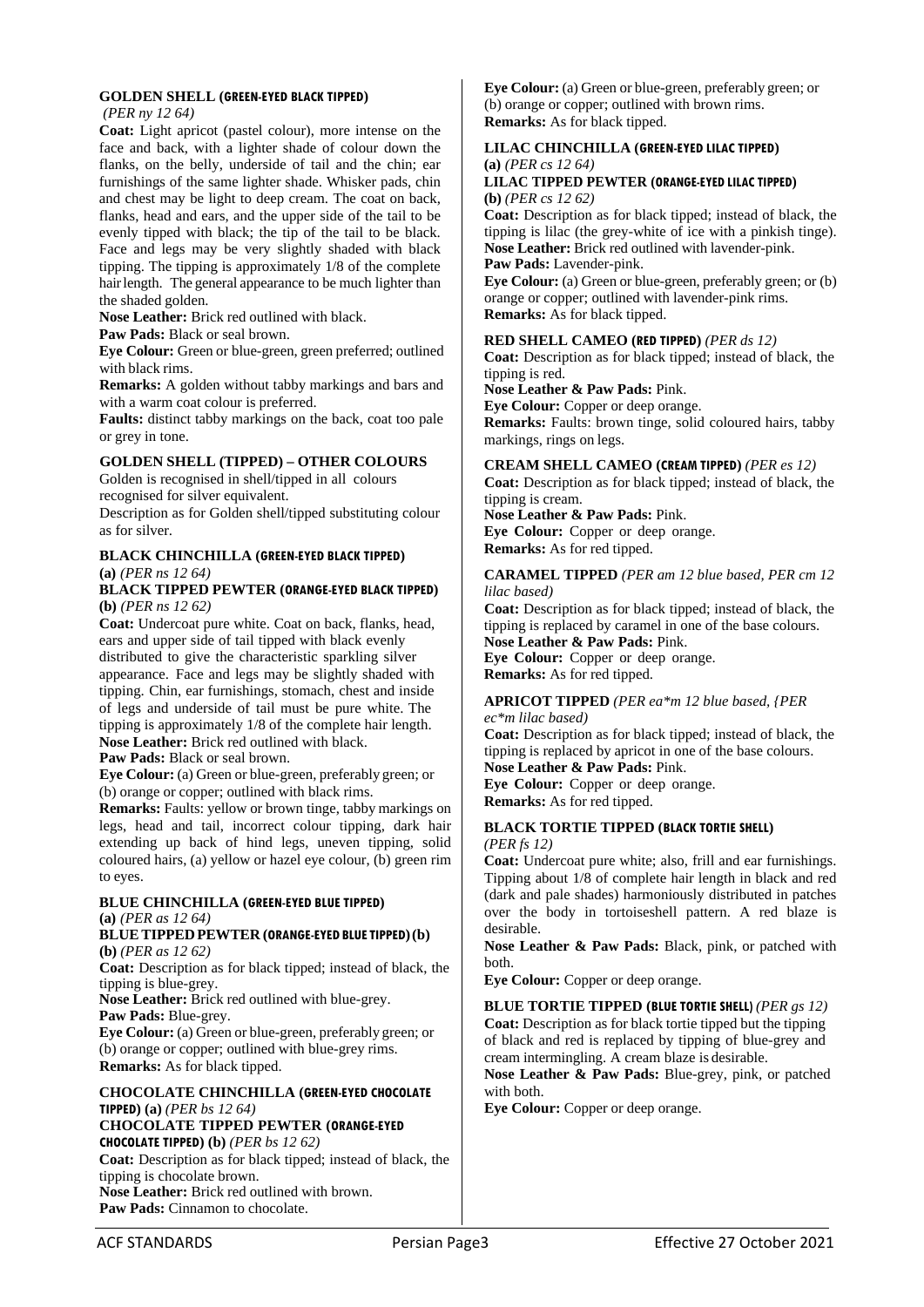### **CHOCOLATE TORTIE TIPPED (CHOCOLATE TORTIE SHELL)** *(PER hs 12)*

**Coat:** Description as for black tortie tipped but the tipping of black and red is replaced by tipping of milk chocolate and red (pale and deep shades). A red blaze is desirable.

**Nose Leather:** Milk chocolate, pink, or patched with both. **Paw Pads:** Cinnamon to milk chocolate, pink, or patched with both.

**Eye Colour:** Copper or deep orange.

#### **LILAC TORTIE TIPPED (LILAC TORTIE SHELL)**  *(PER js 12)*

**Coat:** Description as for black tortie tipped but the tipping of black and red is replaced by tipping of lilac and pale cream intermingling. A cream blaze isdesirable.

**Nose Leather & Paw Pads:** Lavender-pink, pink, or patched with both.

**Eye Colour:** Copper or deep orange.

### **CARAMEL TORTIE TIPPED** *(PER gms, 12 blue based / PER fms, 12 lilac based)*

Description as for black tortie tipped but black and red is replaced by caramel & apricot tipping in one of the base colours.

## **GOLDEN SHADED**

### **(GREEN-EYED BLACK SHADED)** *(PER ny 11 64)*

**Coat:** Warm red-brown to apricot, more intense on the face and back, with a lighter shade of colour down the flanks, on the belly, underside of the tail and the chin; ear furnishings of the same lighter shade. Whisker pads, chin and chest may be light to deep cream. The coat on back, flanks, head and ears, and the upper side of the tail to be evenly tipped with black; tip of tail to be black. The face and tail may have faint tabby markings. The fur is black under the feet and on the hind feet this covers the whole of the underside of the foot as far as the joint. Tipping approximately 1/3 of complete hair length.

**Nose Leather:** Brick red outlined with black.

**Paw Pads:** Black or seal brown.

**Eye Colour:** Green or blue-green, green preferred; outlined with black rims.

**Remarks:** As for golden tipped.

### **GOLDEN SHADED – OTHER COLOURS**

Golden is recognised in shaded in all colours recognised for silver equivalent.

Description as for Golden Shaded substituting colour as for silver.

## **BLACK SHADED SILVER (GREEN-EYED BLACK SHADED) (a)** *(PER ns 11 64)*

## **BLACK SHADED PEWTER**

## **(ORANGE-EYED BLACK SHADED) (b)** *(PER ns 11 62)*

**Coat:** Undercoat pure white with black tipping shading down from the black to the flanks and lighter on the face and legs. Face and upper side of the tail must be tipped with colour. Broken rings on the legs are permissible. Chin, chest, ear furnishings, stomach, inside of legs and underside of the tail must be pure white. Tipping as even as possible. Hair on back of hind legs black to the joint. Tipping approximately 1/3 of the complete hair length. The general effect to be much darker than a black tipped. **Nose Leather:** Brick red outlined with black.

**Paw Pads:** Black or seal brown.

**Eye Colour:** (a) Green or blue-green, green preferred; or (b) orange or copper; outlined with black rims.

**Faults**: tabby markings, unbroken rings on legs, spots on stomach or chest, any rufism/tarnishing in silver, uneven tipping, solid coloured hairs, (a) yellow or hazel eye colour, (b) green rim to eye colour.

### **BLUE SHADED SILVER (GREEN-EYED BLUE SHADED) (a)** *(PER as 11 64)*

### **BLUE SHADED PEWTER (ORANGE-EYED BLUE SHADED) (b)** *(PER as 11 62)*

**Coat:** Description as for black shaded but with blue-grey tipping.

**Nose Leather:** Brick red outlined with blue-grey **Paw Pads:** Blue-grey.

**Eye Colour:** (a) Green or blue-green, green preferred; or (b) orange or copper; outlined with blue-grey rims. **Faults:** As for black shaded.

## **CHOCOLATE SHADED SILVER (GREEN-EYED CHOCOLATE SHADED) (a)** *(PER bs 11 64)*

#### **CHOCOLATE SHADED PEWTER (ORANGE-EYED CHOCOLATE SHADED) (b)** *(PER bs 11 62)*

**Coat:** Description as for black shaded but with chocolate tipping.

**Nose Leather:** Brick red outlined with brown.

**Paw Pads:** Cinnamon to chocolate brown. **Eye Colour:** (a) Green or blue-green, green preferred; or (b) orange or copper; outlined with brown rims. **Faultss:** As for black shaded.

### **LILAC SHADED SILVER**

**(GREEN-EYED LILAC SHADED) (a)** *(PER cs 11 64)* **LILAC SHADED PEWTER**

**(ORANGE-EYED LILAC SHADED) (b)** *(PER cs 11 62)*  **Coat:** Description as for black shaded but with lilac tipping. **Nose Leather:** Brick red outlined with lavender-pink. **Paw Pads:** Lavender-pink.

**Eye Colour:** (a) Green or blue-green, green preferred; or (b) orange or copper; outlined with lavender-pink rims. **Faults:** As for black shaded.

### **RED SHADED CAMEO (RED SHADED)** *(PER ds 11)*

**Coat:** Undercoat pure white with red tipping shading down from the back to the flanks and lightly on the legs. Face and upper side of the tail to be tipped with colour. Chin, chest, stomach, inside of legs and underside of the tail must be pure white. Incomplete rings on the legs are permissible. Solid colour extending up the back of the hind legs is desirable. Tipping about 1/3 of the complete hair length. The general effect is to be a much darker cat than the red tipped.

## **Nose Leather & Paw Pads:** Pink

**Eye Colour:** Copper or deep orange. **Remarks:** Faults: brown tinge, solid coloured hairs, tabby markings, complete rings on legs.

### **CREAM SHADED CAMEO (CREAM SHADED)** *(PER es 11)*

**Coat:** Description as for red shaded but with cream tipping. **Nose Leather & Paw Pads:** Pink. **Eye Colour:** Copper or deep orange. **Faults:** As for red shaded.

### **CARAMEL SHADED** *(PER gm, 11 blue based / PER fm, 11 lilac based)*

Description as for black shaded but black is replaced by caramel in one of the base colours.

### **APRICOT SHADED** *(PER ea\*m 11 blue based, / PER ec\*m 11 lilac based)*

Description as for black shaded but black is replaced by apricot in one of the base colours.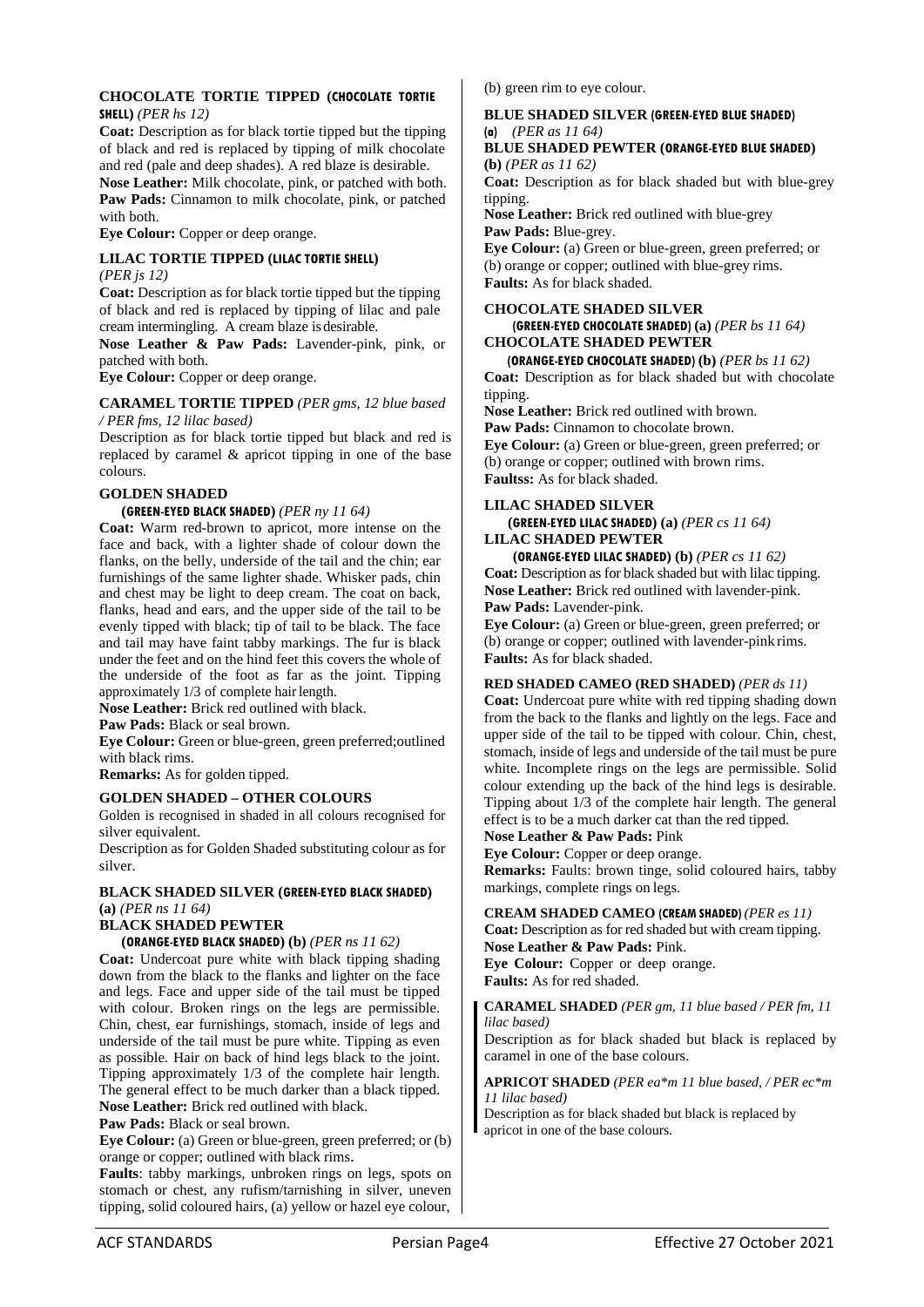### **BLACK TORTIE SHADED** *(PER fs 11)*

**Coat:** Undercoat silver-white; also frill and ear furnishings. Tipping of about 1/3 total length of hair in black and red (dark and pale shades) harmoniously distributed in patches over the body as for a tortie. A red blaze is desirable.

**Nose Leather & Paw Pads:** Black, pink, or patched with both.

**Eye Colour:** Copper or deep orange.

**Remarks:** The overall impression of this cat is that it is darker than black tortie tipped but paler than black tortie smoke.

### **BLUE TORTIE SHADED** *(PER gs 11)*

**Coat:** Description as for black tortie shaded but the tipping of black and red is replaced by tipping of blue-grey and cream intermingling. A cream blaze is desirable.

**Nose Leather & Paw Pads:** Blue-grey, pink, or patched with both.

**Eye Colour:** Copper or deep orange.

**Remarks:** The overall impression is that this cat is darker than blue tortie tipped but paler than blue tortie smoke.

### **CHOCOLATE TORTIE SHADED** *(PER hs 11)*

**Coat:** Description as for black tortie shaded but the tipping of black and red is replaced by tipping of milk chocolate and red (pale and dark). A red blaze is desirable. **Nose Leather:** Milk chocolate, pink, or patched with both. Paw Pads: Cinnamon to milk chocolate, pink, orpatched with both.

**Eye Colour:** Copper or deep orange.

**Remarks:** The overall impression is that this cat is darker than chocolate tortie tipped but paler than chocolate tortie smoke

## **LILAC TORTIE SHADED** *(PER js 11)*

**Coat:** Description as for black tortie shaded but the tipping of black and red is replaced by tipping of lilac andcream intermingling. A cream blaze is desirable.

**Nose Leather & Paw Pads:** Lavender-pink, pink, or patched with both.

**Eye Colour:** Copper or deep orange.

**Remarks:** The overall impression is that this cat is darker than lilac tortie tipped but paler than lilac tortie smoke.

### **CARAMEL TORTIE SHADED** *(PER gms 11, blue*

*based / PER fms 11 lilac based)* 

Description as for black tortie shaded but tipping of black and red is replaced by tipping of caramel [in one of the base colours] and apricot intermingling.

### **BLACK SMOKE** *(PER ns)*

**Coat:** A smoke is a cat of contrasts, the undercoat being silver-white and the rest shading to black. In repose the cat appears black but in motion the silver-white undercoat is dearly visible. The hair is black with a narrow band of silver-white at the base, which can only be seen when the coat is parted. Frill and ear furnishings are silver-white.

**Nose Leather & Paw Pads:** Black or seal brown.

**Eye Colour:** Copper or deep orange.

**Remarks:** Most kittens have some marks or reverse contrast, but these usually disappear with the development of the kitten.

- a) The ear furnishings in all Persian silver cats are preferably silver white.
- b) The thumbprints on the ears of silver tabby cats (pointed or not) are distinctly pale, varying from off white to clear silver, as are the ear rims

### **BLUE SMOKE** *(PER as)*

**Coat:** Description as for black smoke but black is replaced by blue-grey. **Nose Leather & Paw Pads:** Blue-grey. **Eye Colour:** Copper or deep orange.

**Remarks:** As for black smoke.

**CHOCOLATE SMOKE** *(PER bs)*  **Coat:** Description as for black smoke but black is replaced by brown.

**Nose Leather:** Brown. **Paw Pads:** Cinnamon to milk chocolate. **Eye Colour:** Copper or deep orange.

**Remarks:** As for black smoke.

### **LILAC SMOKE** *(PER cs)*

**Coat:** Description as for black smoke but black is replaced by lilac with a light pinkish tinge. **Nose Leather & Paw Pads:** Lavender-pink. **Eye Colour:** Copper or deep orange.

**Remarks:** As for black smoke.

### **RED SMOKE** *(PER ds)*

**Coat:** Description as for black smoke but black is replaced by red.

**Nose Leather & Paw Pads:** Pink. **Eye Colour:** Copper or deep orange. **Remarks:** As for black smoke.

### **CREAM SMOKE** *(PER es)*

**Coat:** Description as for black smoke but black is replaced by cream.

**Nose Leather & Paw Pads:** Pink. **Eye Colour:** Copper or deep orange. **Remarks:** As for black smoke.

## **CARAMEL SMOKE** *(PER ams, blue based / PER cms,*

*lilac based)*  Description as for black smoke but black is replaced by caramel in one of the base colours.

### **APRICOT SMOKE** *(PER ems)*

Description as for black smoke but black is replaced by apricot in one of the base colours.

### **BLACK TORTIE SMOKE** *(PER fs)*

**Coat:** Undercoat silver-white; also, the frill and ear furnishings. Deep tipping of black and red (dark and pale shades) harmoniously distributed in patches all over the body as for a tortie Persian. The cat in repose appears tortoiseshell; in motion the silver-white undercoat is clearly visible. A red blaze is desirable.

**Nose Leather & Paw Pads:** Pink, black, or patched with both.

**Eye Colour:** Copper or deep orange.

### **BLUE TORTIE SMOKE** *(PER gs)*

**Coat:** Description as for tortie smoke but black and red are replaced by blue-grey and cream.

**Nose Leather & Paw Pads:** Pink, blue-grey, or patched with both.

**Eye Colour:** Copper or deep orange.

### **CHOCOLATE TORTIE SMOKE** *(PER hs)*

**Coat:** Description as for tortie smoke but black and red are replaced by milk chocolate and red (light and dark shades). **Nose Leather:** Milk chocolate, pink, or patched with both.

Paw Pads: Cinnamon to milk chocolate, pink, orpatched with both.

**Eye Colour:** Copper or deep orange.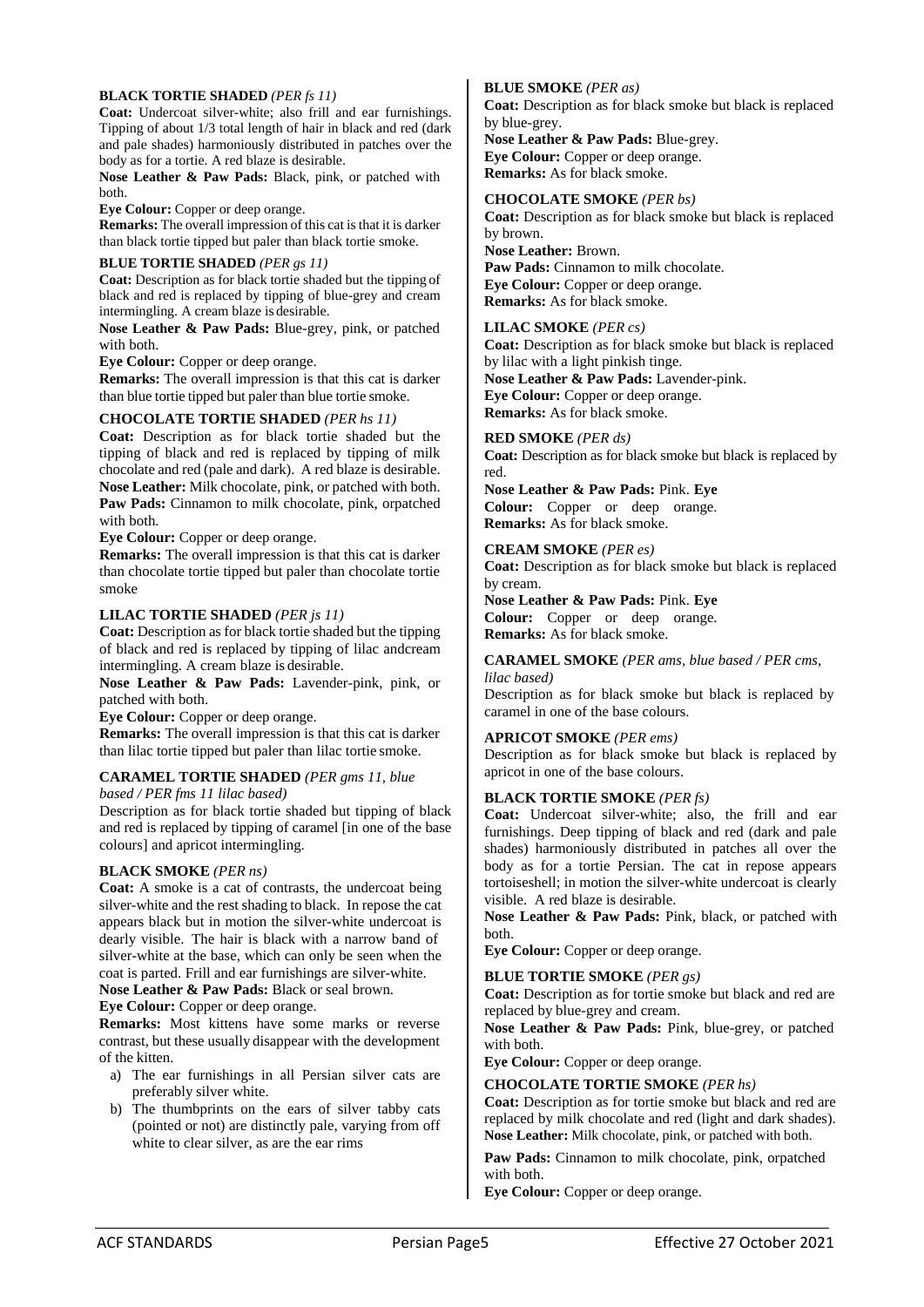### **LILAC TORTIE SMOKE** *(PER js)*

**Coat:** Description as for tortie smoke but black and red are replaced by lilac and pale cream.

**Nose Leather & Paw Pads:** Lavender-pink, pink, or patched with both.

**Eye Colour:** Copper or deep orange.

## **CARAMEL TORTIE SMOKE** *(PER gms, blue based /*

*PER fms, lilac based)*

Description as for black tortie smoke but black and red are replaced by caramel [in one of the base colours] and apricot.

### **TABBY PATTERNS**

**Classic (Blotched) Tabby** *(22)* Markings to be broad and clearly defined on an agouti background. There is an M on the forehead, two or three spirals on cheeks and an unbroken line runs back from outer corner of eye. There are thumb marks on the ears and two unbroken necklaces on the upper chest. Vertical lines over the back of the head extend to the shoulder markings which are in the shape of a butterfly with both upper and lower wings distinctly outlined. Back markings consist of 3 vertical lines down the spine from the butterfly to the tail. The three stripes are separated by the agouti ground colour. Large solid blotches on each flank are encircled by one or more unbroken lines. Markings should be even on each side. A double row of spots (buttons) is to be seen on chest and stomach. The legs are regularly barred and the tail is regularly ringed with a solid coloured tip. The soles of the hind feet are solid coloured.

**Mackerel Tabby** *(23)* Markings to be narrow and clearly defined on an agouti background. There is an M on the forehead, two or three spirals on cheeks and an unbroken line runs back from outer corner of eye. There are thumb marks on the ears and two unbroken necklaces on the upper chest. An unbroken line runs from back of head to base of tail. Numerous narrow stripes starting at the spine run down vertically to the stomach separated by the agouti ground colour. Markings should be even on each side. A double row of spots (buttons) is to be seen on chest and stomach. The legs are regularly barred and the tail is regularly ringed with a solid coloured tip. The soles of the hind feet are solid coloured.

**Spotted Tabby** *(24)* The body and legs should be covered with numerous small spots, round or oval, clearly defined on an agouti background, and not running into each other. The greater the number of spots the better. The spots must be of uniform shape on each animal; they are as important as the colour however the colour of the spots must harmonise with the body colour. A faint spine line which may be spotted is permissible. A double row of spots(buttons) is to be seen on chest and stomach. There is an M on the forehead, two or three spirals on cheeks and an unbroken line runs back from outer corner of eye. There are thumb marks on the ears and broken or unbroken necklaces on the upper chest. Legs are barred and/or spotted and the tail is regularly ringed with a solid coloured tip. The soles of the hind feet are solid coloured.

**Ticked Tabby** *(25)* Agouti background with head, neck, back and extremities showing pronounced ticking. Colour on stomach and inside of legs to harmonise with ground colour. Body free from any shading (other tabby pattern). There is an M on the forehead, two or three spirals on cheeks and an unbroken line runs back from outer corner of eye. A faint spine line is permissible. There are thumb marks on the ears and one or two broken or unbroken necklaces on the upper chest. Legs may or may not be barred and the tail may or may not be ringed but has a solid coloured tip. The soles of the hind feet are solid coloured.

### **GREEN-EYED BLACK SILVER TABBY (a)**  *(PER ns 22/23/24/25 64)*  **ORANGE-EYED BLACK SILVER TABBY (b)**

*(PER ns 22/23/24/25 62)* 

**Coat:** Ground colour pure, pale silver with dense black, clearly defined markings.

**Nose Leather:** Brick red, outlined with black.

Paw Pads: Black or seal brown; black hair extends well up the back of the hind legs.

**Eye Colour:** (a) Green or greenish yellow; or (b) copper or deep orange; outlined with black rims;

**Remarks:**

- a) The ear furnishings in all Persian silver cats are preferably silver white.
- b) The thumbprints on the ears of silver tabby cats are distinctly pale, varying from off white to clear silver, as are the ear rims.

**Faults:** Any rufism/tarnishing in silver areas in all silver cats.

## **GREEN-EYED BLUE SILVER TABBY (a)** *(PER as 22/23/24/25 64)*

## **ORANGE-EYED BLUE SILVER TABBY (b)** *(PER as 22/23/24/25 62)*

**Coat:** Description as for black silver tabby but black is replaced by blue-grey.

**Nose Leather:** Brick red, outlined with blue-grey. **Paw Pads:** Blue-grey.

**Eye Colour:** (a) Green or greenish yellow; or (b) copper or deep orange; outlined with blue-grey rims; **Faults:** Brindling in the blue-grey parts.

### **GREEN-EYED CHOCOLATE SILVER TABBY (a)**  *(PER bs 22/23/24/25 64)*

**ORANGE-EYED CHOCOLATE SILVER TABBY (b)** *(PER bs 22/23/24/25 62)* 

**Coat:** Description as for black silver tabby but black is replaced by milk chocolate colour.

**Nose Leather:** Brick red outlined with milk chocolate. **Paw Pads:** Cinnamon to milk chocolate.

**Eye Colour:** (a) Green or greenish yellow; or (b) copper or deep orange; outlined with brown rims.

**Faults:** Brindling in milk chocolate pattern.

#### **GREEN-EYED LILAC SILVER TABBY (a)**  *(PER cs 22/23/24/25 64)* **ORANGE-EYED LILAC SILVER TABBY (b)**

*(PER cs 22/23/24/25 62)* 

**Coat:** Description as for black silver tabby but black is replaced by distinct lilac. **Nose Leather:** Pink outlined with lavender-pink.

**Paw Pads:** Lavender-pink.

**Eye Colour:** (a) Green or greenish yellow; or (b) copper or deep orange; outlined with lavender-pink rims. **Faults:** Brindling in lilac pattern

## **RED SILVER TABBY (RED CAMEO TABBY) GREEN-EYED** *(PER ds 22/23/24/25 64)*

**ORANGE-EYED** *(PER ds 22/23/24/25 62)*  **Coat:** Description as for black silver tabby but black is replaced by red.

**Nose Leather:** Pink outlined by deep pink, or brick red outlined by deep red.

**Paw Pads:** Pink.

**Eye Colour:** Copper, or deep orange or green

**Withhold Challenge:** White tail tip.

**Faults:** Brindling in red pattern, black whiskers.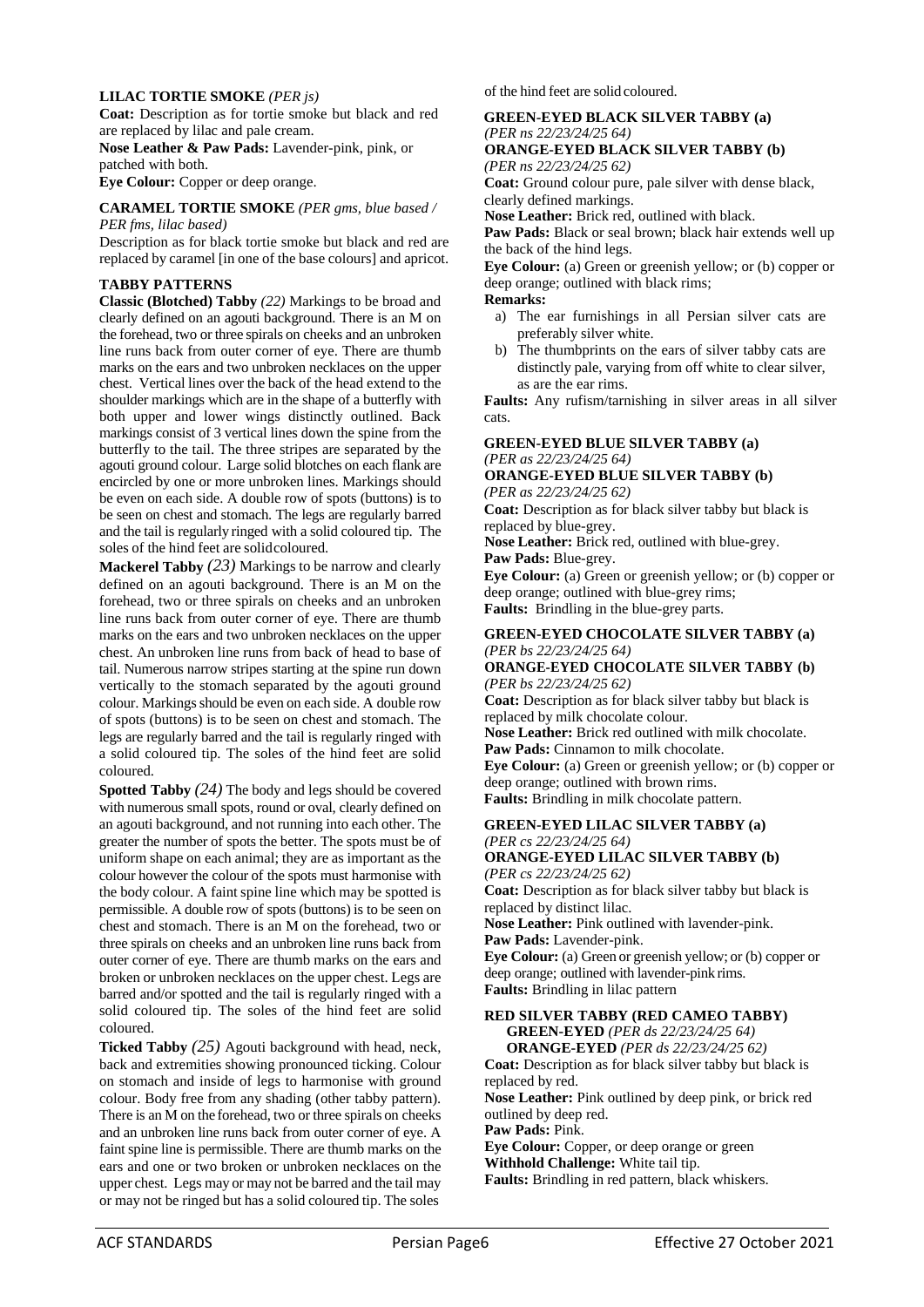### **CREAM SILVER TABBY (CREAM CAMEO TABBY) GREEN-EYED** *(PER es 22/23/24/25 64)*  **ORANGE-EYED** *(PER es 22/23/24/25 62)*

**Coat:** Description as for black silver tabby but black is replaced by cream.

**Nose Leather:** Pink outlined with deep pink. **Paw Pads:** Pink.

**Eye Colour:** Copper, or deep orange or green. **Withhold Challenge:** White tail tip.

**Faults:** Brindling in red pattern, black whiskers.

**CARAMEL SILVER TABBY** *(PER ams 22/23/24/25, blue based / PER cms 22/23/24/25, lilac based 22/23/24/25)*  As for other colours but substituting silver ground colour and pattern colours as for Caramel Tabby Oriental; pattern colour will appear a little darker than the corresponding nonsilver variety. Nose leather, paw pads and eye rims as for equivalent Caramel Tabby Oriental. The effect of Dm (Dilute modifier) is to give a warm, brownish cast to lilac and blue. Coat texture may be extra silky due to the inhibitor gene (silver).

#### **APRICOT SILVER TABBY** *(PER ea\*ms 22/23/24/25 blue based / PER ec\*ms 22/23/24/25 lilac based)*

As for other apricots but substituting silver ground colour and pattern colours as for Apricot Tabby; pattern colour will appear a little darker than the corresponding nonsilver variety. Nose leather, paw pads and eye rims as for equivalent Caramel Tabby. The effect of Dm (Dilute modifier) is to give a warm, brownish cast to lilac and blue. Coat texture may be extra silky due to the inhibitor gene (silver).

Pattern All: A soft metallic bloom to the darker tabby pattern becomes evident in maturity, particularly on the brow and the hocks, which will develop with maturity. "Freckles" may occur on nose, pads, lips, eyelids and ears. **Pattern colour:** 

**Blue based:** An intense, deep cream verging on pale red, but without the vibrant tone of red.

**Lilac-based:** Muted yet intense, deep cream, lacking a true pastel tone.

**Nose Leather, Eye Rims & Paw Pads:** More intense pink than in a cream point.

### **GREEN-EYED BLACK SILVER TORTIE TABBY (a)**  *(PER fs 22/23/24/25 64)*

### **ORANGE-EYEDBLACKSILVER TORTIETABBY (b)** *(PER fs 22/23/24/25 62)*

**Coat:** Description as for black silver tabby, but black tabby pattern is overlaid with black and red (pale and dark shades) tortie pattern; undercoat pure silver.

**Nose Leather:** Black, brick red, or patched with both, outlined with black.

**Paw Pads:** Black, pink, or patched with both.

**Eye Colour:** (a) Green; or (b) copper or deep orange.

### **GREEN-EYED BLUE SILVER TORTIE TABBY (a)**  *(PER gs 22/23/24/25 64)*

### **ORANGE-EYED BLUE SILVER TORTIE TABBY (b)** *(PER gs 22/23/24/25 62)*

**Coat:** Description as for black silver tabby but black tabby pattern is replaced by blue tabby pattern overlaid with blue and cream tortie pattern; undercoat pure silver.

**Nose Leather:** Blue-grey, pink, or patched with both, outlined with blue-grey.

**Paw Pads:** Blue-grey, pink or patched with both. **Eye Colour:** (a) Green; or (b) copper or deep orange.

## **GREEN-EYED CHOCOLATE SILVER TORTIE TABBY (a)** *(PER bs 22/23/2/254 64)*

### **ORANGE-EYED CHOCOLATE SILVER TORTIE TABBY (b)** *(PER bs 22/23/24/25 62)*

**Coat:** Description as for black silver tabby but black tabby pattern is replaced by chocolate tabby pattern overlaid with chocolate and red (pale and dark shades) tortie pattern; undercoat pure silver.

**Nose Leather:** Milk chocolate, pink, or patched with both, outlined with chocolate.

**Paw Pads:** Chocolate, pink or patched with both. **Eye Colour:** (a) Green; or (b) copper or deep orange.

### **GREEN-EYED LILAC SILVER TORTIE TABBY (a)** *(PER js 22/23/24/25 64)*

### **ORANGE-EYED LILAC SILVER TORTIE TABBY (b)** *(PER js 22/23/24/25 62)*

**Coat:** Description as for black silver tabby but black pattern is replaced by lilac tabby pattern overlaid with lilac and cream tortie pattern; undercoat pure silver.

**Nose Leather:** Lavender-pink, pink, or patched with both, outlined with lavender-pink.

Paw Pads: Lavender-pink, pink, or patched with both. **Eye Colour:** (a) Green; or (b) copper or deep orange.

### **CARAMEL SILVER TORTIE TABBY** *(PER gms*

*22/23/24/25, blue based / PER fms 22/23/24/25 lilac based)* 

Description as for silver black tortie tabby but caramel tabby pattern is overlaid with caramel [in one of the base colours] and apricot (pale and dark shades) tortie pattern; undercoat pure silver

## **GREEN-EYED BLACK GOLDEN TABBY**

*(PER ny 22/23/24/25 64)*

**Coat:** Ground colour, warm cream to apricot, more intense on the face and back, with a lighter shade of colour down the flanks, on the belly, underside of the tail and the chin: ear furnishings of the same lighter shade. Whisker pads, chin and chest may be light to deep cream. Markings dense black or dark brown and clearly defined in any recognised tabby pattern.

**Nose Leather:** Brick red, outlined with black.

**Paw Pads:** Black or seal brown. **Eye Colour:** Green or blue green outlined with black rims.

## **GOLDEN TABBY – OTHER COLOURS**

Golden is recognised in Tabby in all colours recognised for silver equivalent.

Description asfor Golden Tabby substituting colour as for silver.

## **BLACK (BROWN) TABBY** *(PER n 22/23/24/25)*

**Coat:** Ground colour is brilliant coppery brown to the roots with black ticking; pattern in dense black. Refer to general description for tabby patterns.

**Nose Leather:** Brick red, outlined with black.

**Paw Pads:** Black or seal brown.

**Eye Colour:** Copper or deep orange; outlined with black rims. **Faults:** Very light or white chin, white tail tip, brindling in the black parts of the pattern.

**Withhold Challenge**: Grey undercoat.

## **BLUE TABBY** *(PER a 22/23/24/25)*

**Coat:** Ground colour ivory with pattern of very dark bluegrey affording a good contrast. Refer to general description for tabby patterns.

**Nose Leather:** Old rose outlined with blue-grey.

**Paw Pads:** Blue-grey.

**Eye Colour:** Copper or deep orange, outlined with bluegrey rims.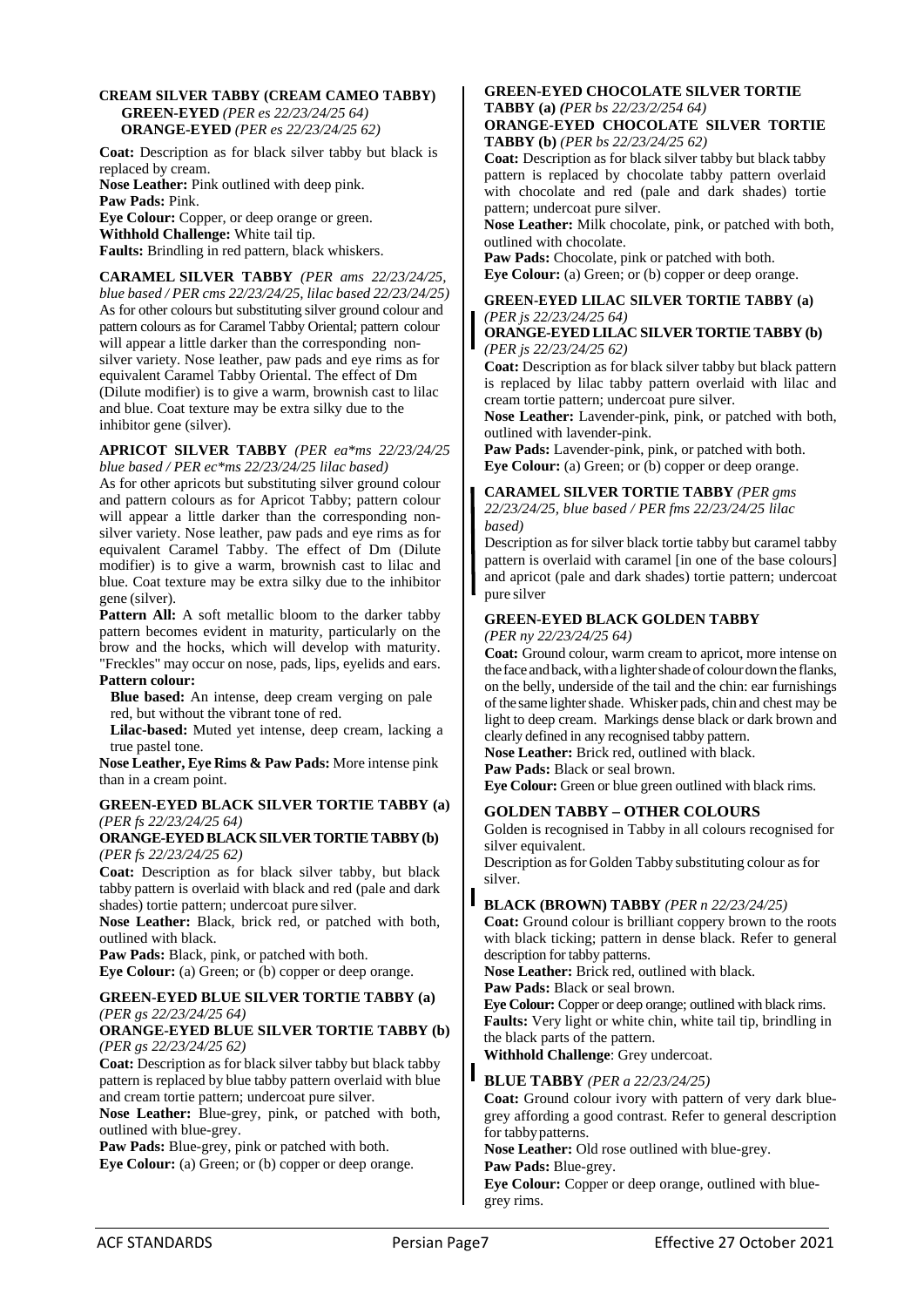**Faults: B**rindling in dark parts of pattern. **Withhold Challenge:** Grey undercoat.

### **CHOCOLATE TABBY** *(PER b 22/23/24/25)*

**Coat:** Ground colour ticked chocolate; pattern in clearly contrasting dark brown. Refer to general description for tabby patterns.

**Nose Leather:** Brick red outlined with chocolate brown. **Paw Pads:** Cinnamon to chocolate.

**Eye Colour:** Copper or deep orange, outlined with chocolate brown rims.

**Faults: B**rindling in dark parts of pattern. **Withhold Challenge:** Grey undercoat.

### **LILAC TABBY** *(PER c 22/23/24/25)*

**Coat:** Ground colour ticked lilac; pattern is distinctly contrasting deep lilac. Referto general description fortabby patterns.

**Nose Leather:** Pink outlined with lavender-pink.

**Paw Pads:** Lavender-pink.

**Eye Colour:** Copper or deep orange, outlined with pink rims.

**Faults: B**rindling in dark parts of pattern. **Withhold Challenge:** Grey undercoat.

### **RED TABBY** *(PER d 22/23/24/25)*

**Coat:** Ground colour red; pattern in deep, clear, rich red. Refer to general description for tabby patterns. **Nose Leather:** Brick red outlined with dark red. **Paw Pads:** Pink.

**Eye Colour:** Copper or deep orange, outlined with dark red.

**Remarks:** Dark spots of pigmentation on nose, lips, ears, eyelids and paw pads are allowed. **Faults:** Brindling in red pattern, black whiskers.

**Withhold Challenge:** White tip to tail.

## **CREAM TABBY** *(PER e 22/23/24/25)*

**Coat:** Ground colour pale cream; pattern in deep cream to afford a clear contrast. Referto general description fortabby patterns.

**Nose Leather:** Pink outlined with deep pink.

**Paw Pads:** Pink.

**Eye Colour:** Copper or deep orange, outlined with deep pink.

**Remarks:** Dark spots of pigmentation on nose, lips, ears, eyelids and paw pads are allowed.

**Faults**: brindling in cream markings.

### **CARAMEL TABBY** *(PER am 22/23/24/25, blue based / PER cm 22/23/24/25, lilac based)*

**All:** Irrespective of base colour or pattern (except in ticked, where it is most prominent on the head and hocks), the characteristic, hard metallic sheen is seen in patterned areas throughout the body, particularly on the extremities, developing with maturity. It may not be evident in kittens. The effect of Dm (Dilute modifier) is to give a warm, brownish cast to lilac and blue.

**Body Colour:** Ground colour pale beige**.** 

### **Pattern colour:**

**Blue based:** dark but warm toned, brownish blue-grey. **Lilac based:** Clear warm, light, tan-tinged dove grey.

**Nose leather, eye rims and paw pads: Blue based:** Nose leather: rosy grey, rimmed in brownish grey. Paw pads: as for blue based caramel point. Eye rims: brownish grey.

**Lilac based:** Nose leather: pinkish grey, rimmed in deeper colour. Paw pads: as for lilac based caramel point. Eye rims:

as for paw pads.

### **APRICOT TABBY** *(PER em 22/23/24/25)*

**Body Colour:** Pale apricot (deep cream)

Pattern All: A soft metallic bloom to the darker tabby pattern becomes evident in maturity, particularly on the brow and the hocks, which will develop with maturity. "Freckles" may occur on nose, pads, lips, eyelids and ears.

### **Pattern colour:**

**Blue based:** An intense, deep cream verging on pale red, but without the vibrant tone of red.

**Lilac-based:** Muted yet intense, deep cream, lacking a true pastel tone.

**NoseLeather,EyeRimsandPawPads:**Moreintensepinkthan in a cream point.

### **BLACK TORTIE TABBY** *(PER f 22/23/24/25)*

**Coat:** Description as for black tabby but pattern and ground colour is overlaid with black and red (pale and dark shades) tortie pattern.

**Nose Leather:** Black, brick red, or patched with both.

**Paw Pads:** Black, pink, or patched with both.

**Eye Colour:** Copper or deep orange, outlined with black or black and pink patched rims.

**Faults:** Very light or white chin, white tail tip, brindling in the black parts of the pattern.

**Withhold Challenge:** Grey undercoat.

## **BLUE TORTIE TABBY** *(PER g 22/23/24/25)*

**Coat:** Description as for blue tabby but pattern and ground colour is overlaid with blue-grey and cream tortie pattern. **Nose Leather:** Blue-grey, pink, or patched with both, outlined with blue-grey.

**Paw Pads:** Blue-grey, pink, or patched with both.

**Eye Colour:** Copper or deep orange, outlined with bluegrey or blue-grey and pink patched rims.

**Faults:** Brindling in dark parts of pattern.

**Withhold Challenge:** Grey undercoat.

### **CHOCOLATE TORTIE TABBY** *(PER h 22/23/24/25)*  **Coat:** Description as for chocolate tabby but pattern and ground colour is overlaid with chocolate and red (pale and dark shades) tortie pattern.

**Nose Leather:** Milk chocolate, pink, or patched with both, outlined with chocolate.

Paw Pads: Cinnamon to chocolate, pink, or patched with both.

**Eye Colour:** Copper or deep orange, outlined with chocolate brown or pink and chocolate patched rims.

**Remarks:** Faults: brindling in dark parts of pattern; no challenge for grey undercoat.

## **LILAC TORTIE TABBY** *(PER j 22/23/24/25)*

**Coat:** Description as for lilac tabby but pattern and ground colour is overlaid with lilac and cream tortie pattern. **Nose Leather:** Lavender-pink, pink, or patched with both, outlined with lavender-pink.

Paw Pads: Lavender-pink, pink, or patched with both. **Eye Colour:** Copper or deep orange, outlined with lavender-pink.

**Remarks:** As for chocolate tortie tabby.

## **CARAMEL TORTIE TABBY** *(PER gm 22/23/24/25,*

*blue based / PER fm 22/23/24/25 lilac based)*  Description as for black tortie tabby but caramel tabby pattern is overlaid with caramel [in one of the base colours] and apricot (pale and dark shades) tortie pattern; undercoat pure silver.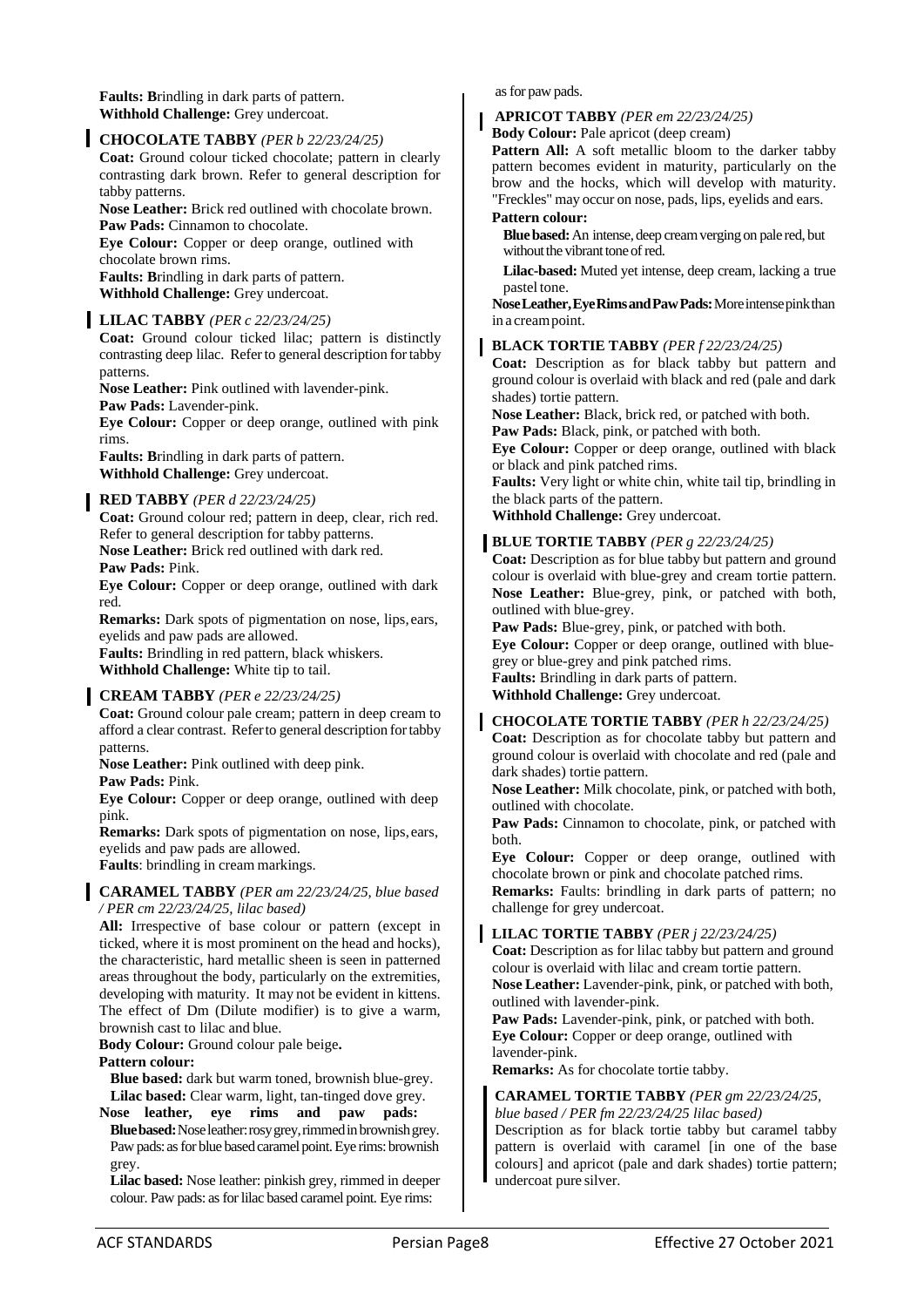### **BLACK TORTIE** *(PER f)*

**Coat:** The colours black and red (pale and dark shades) to be evenly distributed over the whole body, including the extremities. The colours must be warm and bright, the patches clear and well defined. A red blaze isdesirable.

**Nose Leather & Paw Pads:** Black, pink, or patched with both.

**Eye Colour:** Copper or deep orange.

**Remarks:** Kittens often have a grey undercoat but this is tolerated because it disappears as the kitten grows. These kittens often become the best adults.

Either large or small patches or intermingled colour are permissible. No preference is made for the distribution of colours but one colour should not predominate. **Faults**: Tabby marks on the face and in the red parts (cream parts in blue tortie and lilac tortie).

## **BLUE TORTIE (BLUE CREAM)** *(PER g)*

**Coat:** The coat is a mixture of pastel shades of blue-grey and cream. The two colours may be intermingled or in small or large patches over the entire body, including the extremities.

**Nose Leather & Paw Pads:** Blue-grey, pink, or patched with both.

**Eye Colour:** Copper or deep orange. **Remarks:** As for black tortie.

### **CHOCOLATE TORTIE** *(PER h)*

**Coat:** Description as for black tortie but the colours are milk chocolate and red (pale and dark shades).

**Nose Leather:** Milk chocolate, pink, or patched with both.

**Paw Pads:** Cinnamon to chocolate, pink, or patched with both.

**Eye Colour:** Copper to deep orange. **Remarks & Faults:** As for black tortie.

### **LILAC TORTIE** *(PER j)*

**Coat:** As for blue tortie but the colours are lilac and pale cream.

**Nose Leather & Paw Pads:** Lavender-pink, pink, or patched with both.

**Eye Colour:** Copper or deep orange. **Remarks & Faults:** As for black tortie.

**CARAMEL TORTIE** *(PER gm, blue based / PER fm lilac based)* 

Description as for black tortie but caramel tabby pattern is overlaid with caramel [in one of the base colours] and apricot (pale and dark shades) tortie pattern.

### **PATCHED CATS - WITH WHITE**

**Bi-Colour** *(add 03)***, Van** *(add 01)***, Pointed Bi-colour**  *(add 03 33)* (includes torties with white)

**Coat:** Colour and white distributed in accordance with Bi-Colour or Van standard. For colour requirements in all pattern varieties, refer to individual colour descriptions in standard. **Eye Colour**: Copper, deep orange, deep blue, or one deep blue and one copper/deep orange.

**BI-COLOUR PERSIAN** *(add 03 after colour)*

(Includes Tortie and White) As a preferred minimum the cat should have white on the feet, legs, underside and chest (approximately  $1/3^{rd}$ ). White on face desirable

### **VAN PERSIAN** *(add 01 after colour)*

White cat with colour confined to the extremities: head, tail and legs. One or two small coloured patches on body allowable.

*Note: Cats having more than two small body spots should be shown in the regular Bi-Colour class.*

### **POINTED BI-COLOUR PERSIAN** *(add 03 33 after colour)*

**Coat:** As a preferred minimum the cat should have white on the feet, legs, underside and chest (approx. 1/3). White on face desirable.

### **COLOURS**

Black Bi-colour Black Van Blue Bi-colour Blue Van<br>
Chocolate Bi-colour Chocolate Van Chocolate Bi-colour<br>
Lilac Bi-colour<br>
Lilac Van Lilac Bi-colour Lilac Van Red Bi-colour<br>
Cream Bi-colour
Cream Van Cream Bi-colour Cream Van<br>Black Tortie Bi-colour Black Tortie Van Black Tortie Bi-colour Blue Tortie Bi-colour Blue Tortie Van<br>Chocolate Tortie Bi-colour Chocolate Tortie Van Chocolate Tortie Bi-colour Chocolate Tortie<br>Lilac Tortie Bi-colour Lilac Tortie Van Lilac Tortie Bi-colour BlackTabbyBi-colour Black Tabby Van Blue Tabby Bi-colour Blue Tabby Van<br>
Chocolate Tabby & Bi-colour Chocolate Tabby Van Chocolate Tabby & Bi-colour Chocolate Tabby<br>
Van Lilac Tabby & Bi-colour Lilac Tabby Van Van Lilac Tabby & Bi-colour Lilac Tabby Van Red Tabby Van Red Tabby Van Red Tabby Bi-colour Cream TabbyBi-colour Cream Tabby Van Black Tortie TabbyBi-colour Black Tortie Tabby Van Blue Tortie Tabby Bi-colour Blue Tortie Tabby Van Chocolate Tortie Tabby Bi-colour Chocolate Tortie Tabby Van Lilac Tortie TabbyBi-colour Lilac Tortie Tabby Van Black SmokeBi-colour Black Smoke Van Blue Smoke Bi-colour Blue Smoke Van Chocolate SmokeBi-colour Chocolate Smoke Van Lilac SmokeBi-colour Lilac Smoke Van Red Smoke Bi-colour Red Smoke Van Cream Smoke Bi-colour Cream Smoke Van BlackTortie SmokeBi-colour BlackTortie Smoke Van Blue Tortie SmokeBi-colour Blue Tortie Smoke Van Chocolate Tortie SmokeBi-colour

Chocolate Tortie Smoke Van

Lilac Tortie SmokeBi-colour Lilac Tortie Smoke Van Caramel and Apricot in all pointed patterns. Also, in same colours as Smokes: Silver Tabby Bi-Colour, Van or Pointed Bi-Colour; Shaded Bi-colour, Van or Pointed Bi-Colour; Tipped/ Shell Bi-colour, Van or Pointed Bi-Colour.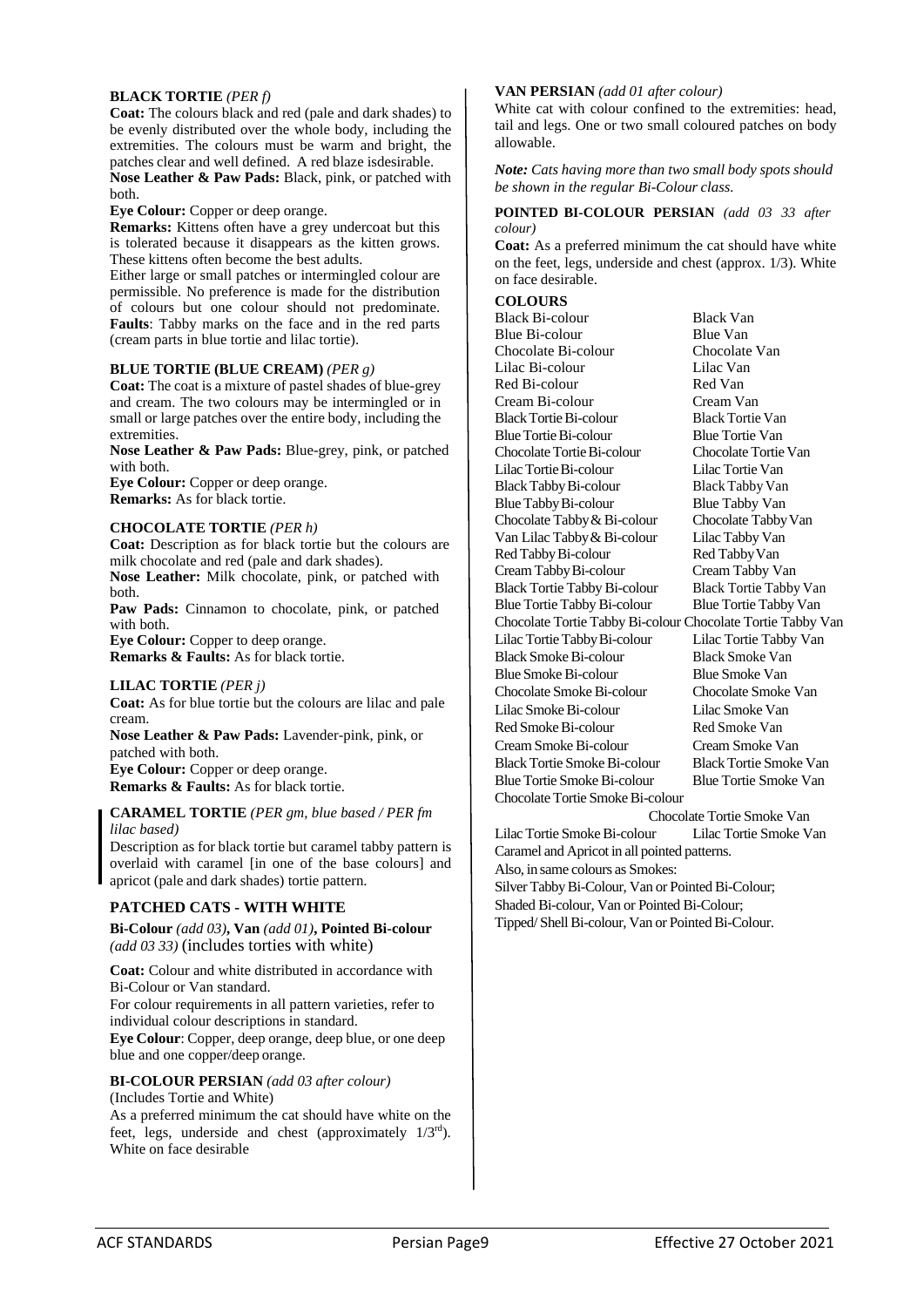### **COLOURPOINT PERSIANS**

**General:** The following remarks are valid for all Colourpoint varieties.

The points (mask, ears, legs and feet, and tail) must be as equal in colour density as possible. There must be a good contrast between points and body colour; this is important. Body colour fades gradually to a paler tone on chest and stomach.

The mask should not extend over the head.

**Eye colour**: Blue, pure and deep as possible. **Remarks:**

**All Red and Cream:** Dark spots of pigmentation on nose, lips, ears, eyelids and paw pads are allowed. **All Torties:** There should be as little body shading as possible.

**Faults:** Dark patches on flanks and stomach, stripes and brindling in points (except stripes in tabby varieties),

straight nose and any similarity to Siamese in type **Withhold Challenge: ~**

**Disqualify:** White spots and white toes, any tendency to squint, any trace of colour other than blue in the eves.

**SEAL POINT** *(PER n 33)* 

**Coat:** Body colour beige to cream or pale fawn, evenly shaded.

**Points:** Dense seal brown. **Nose Leather & Paw Pads:** Seal brown.

**BLUE POINT** *(PER a 33)* **Coat:** Body colour bluish white, cold in tone. **Points:** Blue-grey without any brownish tinge. **Nose Leather & Paw Pads:** Blue-grey.

**CHOCOLATE POINT** *(PER b 33)* 

**Coat:** Body colour ivory. **Points:** Milk chocolate colour. **Nose Leather:** Milk chocolate. **Paw Pads:** Cinnamon to milk chocolate.

**LILAC POINT** *(PER c 33)*  **Coat:** Body colour glacial white (magnolia). Points: Frosty grey with a pinkish tone. **Nose Leather & Paw Pads**: Lavender-pink.

**RED POINT** *(PER d 33)*  **Coat:** Body colour creamy white. **Points:** Red (warm orange). **Nose Leather & Paw Pads:** Pink.

**CREAM POINT** *(PER e 33)*  **Coat:** Body colour creamy white. Points: Pale cream (not apricot). **Nose Leather & Paw Pads:** Pink.

**CARAMEL POINT** *(PER am 33, blue based / PER cm 33, lilac based)*

**Body Colour:** Off white (magnolia). Shading, if any, to tone with the points.

## **Point Colour:**

**All:** Point colour development in lilac and based caramel is more pronounced in kittens at an earlier age than their non-caramel equivalents. There is a brownish tone to fur between toes and surrounding the paw pads. The characteristic metallic sheen is particularly seen on the hocks, developing with maturity. The effect of Dm (Dilute modifier) is to give a warm, brownish cast to lilac and blue.

**Blue Based:** Dark but warm toned, brownish bluegrey. (Like a warm, brown toned blue point).

**Lilac Based:** Warm, light tan-tinged, dove grey. May

resemble a muddy, pale chocolate point until fully developed. Lilac toned mask in kittens with a brownishgrey tinge.

### **Nose leather and paw pads:**

**Blue Based:** Nose leather: warm, dark blue-grey. Paw pads: warm, dark blue-grey with a plum tinge developing with age.

**Lilac Based:** Nose leather: pinkish grey. Paw pads: light pinkish grey to muted plum tinge, developing withage.

**APRICOT POINT** *(PER ea\*m 33 blue based / ec\*m 33 lilac based)* 

**Body Colour:** Warm creamy white. Shading, if any, to tone with the points.

### **Point Colour:**

**All:** A soft metallic bloom becomes evident in maturity, especially on the face. The legs and feet will be slightly paler in colour but definite colour should show at the rear of the hind legs below the hock, which will develop a soft metallic bloom with maturity. Barring and striping on mask, legs and tail is permissible. "Freckles" may occur on nose, pads, lips, eyelids and ears.

**Blue Based:** An intense, deep cream verging on pale red, but without the vibrant tone of red.

**Lilac-based:** Muted yet intense, deep cream, lacking a true pastel tone.

**Nose Leather, Eye Rims & Paw Pads:** More intense pink than in a cream point.

### **SEAL TORTIE POINT (***PER f 33)*

**Coat:** Body colour beige. **Points:** Mottled seal; patches clear and well defined, distributed harmoniously. Red blaze desirable. **Nose Leather & Paw Pads:** Seal brown, pink, or patched with both.

### **BLUE TORTIE POINT** *(PER g 33)*

**Coat:** Body colour glacial white.

Points: Blue-grey patched with cream; patches clear and well defined, distributed harmoniously. Cream blaze desirable.

**Nose Leather & Paw Pads**: Blue-grey, pink, or patched with both.

### **CHOCOLATE TORTIE POINT** *(PER h 33)* **(**

**Coat:** Body colour ivory.

**Points:** Milk chocolate patched with red; patches clear and well defined, distributed harmoniously. Red blaze desirable.

**Nose Leather:** Milk chocolate, pink, or patched with both.

**Paw Pads:** Cinnamon to milk chocolate, pink, or patched with both.

### **LILAC TORTIE POINT** *(PER j 33)*

**Coat:** Body colour magnolia.

**Points:** Lilac patched with cream; patches clear and well defined, harmoniously distributed. Cream blaze desirable.

**Nose Leather & Paw Pads:** Lavender-pink, pink, or patched with both.

### **CARAMEL TORTIE POINT**

*(PER gm 33, blue based / PER jm 33, lilac based)*  As for other colours but substitution caramel in the colour description.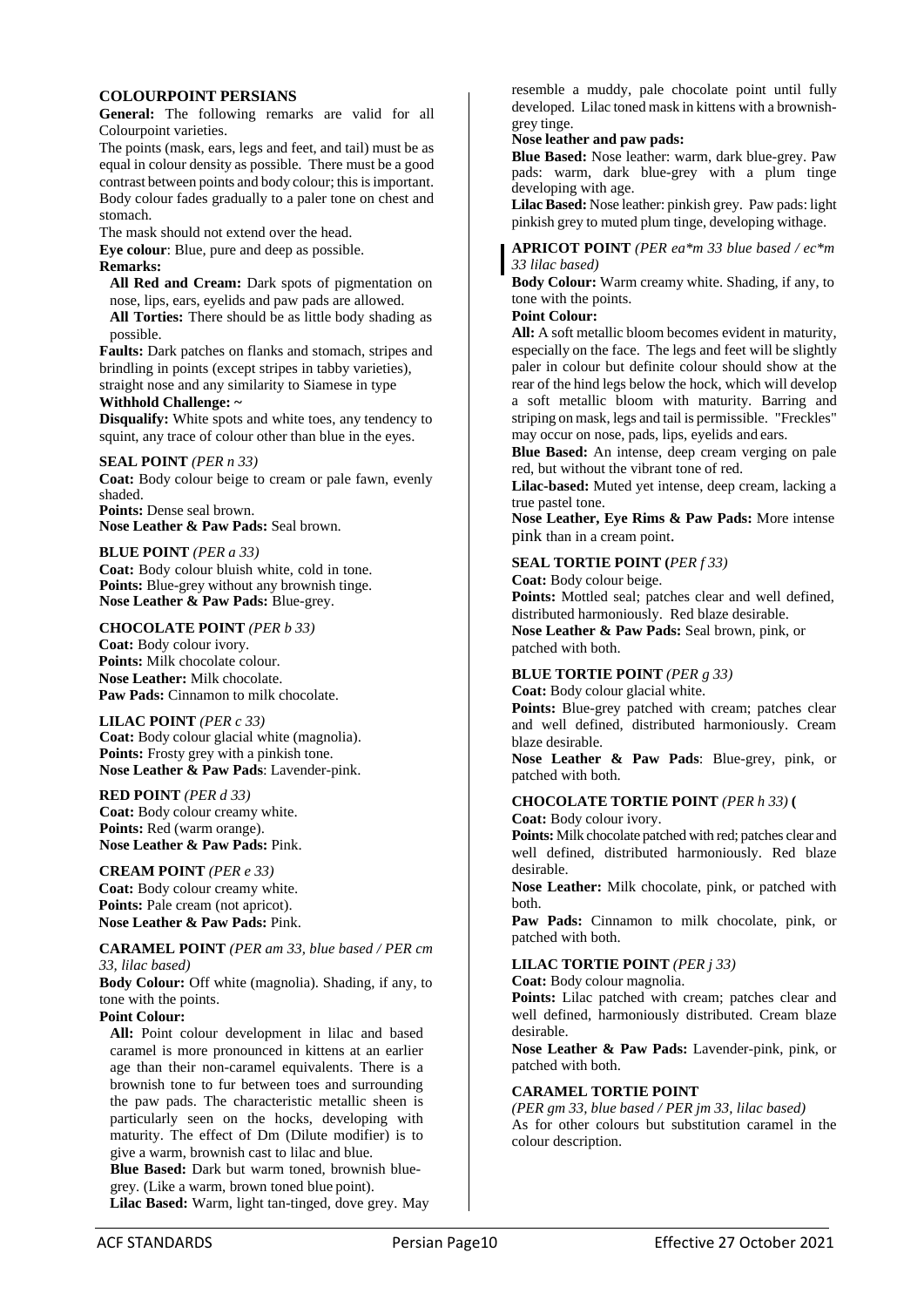### **TABBY POINT**

**General:** In all tabby points the body colour should be pale, preferably without shading.

The mask must be clearly tabby marked, especially around the eyes and nose; the cheeks have stripes and the whisker pads are spotted.

The ears are without stripes but have a thumbmark (as in all tabbies).

The tail is evenly ringed and ends in a solid tip. There are bars of varying length on the legs; the soles of the hind legs are solid colour.

### **SEAL TABBY POINT** *(PER n 21 33)*

**Coat:** Body colour beige. **Points:** Seal brown stripes. **Nose Leather:** Seal brown, or brick red outlined with seal brown. **Paw Pads:** Seal brown.

### **BLUE TABBY POINT** *(PER a 21 33)*

**Coat:** Body colour glacial white. **Points:** Blue-grey stripes. **Nose Leather:** Blue-grey, or brick red/deep pink outlined with blue-grey. **Paw Pads:** Blue-grey.

### **CHOCOLATE TABBY POINT** *(PER b 21 33)*

**Coat:** Body colour ivory. **Points:** Milk chocolate stripes. **Nose Leather:** Milk chocolate, or brick red/dark pink outlined with brown. **Paw Pads:** Cinnamon to milk chocolate.

**LILAC TABBY POINT** *(PER c 21 33)* 

**Coat:** Body colour magnolia. **Points:** Lilac (frosty grey with pinkish tinge) stripes. **Nose Leather:** Lavender-pink, or pink outlined with lavender-pink.

### **RED TABBY POINT** *(PER d 21 33)*

**Coat:** Body creamy white. **Points:** Red (warm orange) stripes. **Nose Leather:** Pink outlined with red (dark orange). **Paw Pads:** Pink.

### **CREAM TABBY POINT** *(PER e 21 33)*

**Coat:** Body colour creamy white. **Points:** Pale cream stripes. **Nose Leather:** Pink outlined with darker pink. **Paw Pads:** Pink.

**CARAMEL TABBY POINT:** *(PER am 21 33, blue based / PER cm 21 33, lilac based)*  **Body Colour:** Off white (magnolia). Shading, if any, to tone with the points.

### **Point Colour:**

**All:** Metallic sheen clearly seen on scarab, sometimes on leg bracelets and tail rings in more mature kittens and cats. There is a brownish tone to fur between toes and surrounding the paw pads. The characteristic metallic sheen is seen on the hocks, developing with maturity. The effect of Dm(Dilute modifier) is to give a warm, brownish cast to lilac and blue.

**Blue Based:** dark but warm toned, brownish bluegrey. (Like a warm, brown toned blue tabby point). **Lilac Based:** Clear warm, light, tan-tinged dove grey tabby markings becoming more pronounced with maturity.

## **Nose leather, eye rims and paw pads**:

**Blue Based:** Nose leather: rosy grey, rimmed in brownish grey. Paw pads: as for blue based caramel point. Eye rims: brownish grey. **Lilac Based:** Nose leather: pinkish grey, rimmed in

deeper colour. Paw pads: as for lilac based caramel

point. Eye rims: as for paw pads.

**APRICOT TABBY POINT** *(PER ea\*m 21 33 blue based / ec\*m 21 33 lilac based)* 

**Body Colour:** Warm creamy white. Shading, if any, to tone with the points.

### **Point Colour:**

**All:** A soft metallic bloom becomes evident in maturity, especially on the scarab markings on the face. The legs and feet will be slightly paler in colour but definite colour should show at the rear of the hind legs below the hock, which will develop a soft metallic bloom with maturity. Barring and striping on mask, legs and tail is permissible. "Freckles" may occur on nose, pads, lips, eyelids and ears.

**Blue Based:** An intense, deep cream verging on pale red, but without the vibrant tone of red.

**Lilac based:** Muted yet intense, deep cream, lacking a true pastel tone.

**Nose Leather, Eye Rims & Paw Pads:** More intense pink than in a cream point.

### **TORTIE TABBY POINT**

**SEAL TORTIE TABBY POINT** *(PER f 21 33)* **BLUE TORTIE TABBY POINT** *(PER g 21 33)* **CHOCOLATE TORTIE TABBY** *(PER h 21 33)*  **LILAC TORTIE TABBY POINT** *(PER j 21 33)*  **Coat:** Body colour as for the equivalent tabby point. **Points:** Patches of red/cream (allshades of light and dark) on the tabby pattern; the distribution of patches is the same as for tortie point.

**Tail:** Regularly ringed, patching permissible.

**Ears:** Mottled.

**Nose Leather:** Mottled.

**Paw Pads:** Mottled.

**Remarks:** These cats resemble tabby points rather than tortie points.

### **CARAMEL TORTIE TABBY POINT**

*(PER gm 21 33, blue based / PER jm 21 33, lilac based)* **Body Colour:** Off white (magnolia). Tabby shading and tortie patching, if any, to tone with the points. **Point Colour** 

All: Note: point colour development in lilac and based caramel is more pronounced in kittens at an earlier age than their non-caramel equivalents. There is abrownish tone to non-O gene fur between toes and surrounding the paw pads. The characteristic metallic sheen is particularly seen on the hocks, developing with maturity. The effect of Dm (Dilute modifier) is to give a warm, brownish cast to lilac and blue.

**Blue Based:** dark but warm toned brownish blue grey patched and/or intermingled with shades of apricot. **Lilac Based:** warm, light tan, dove grey patched and/or intermingled at random with shades of apricot.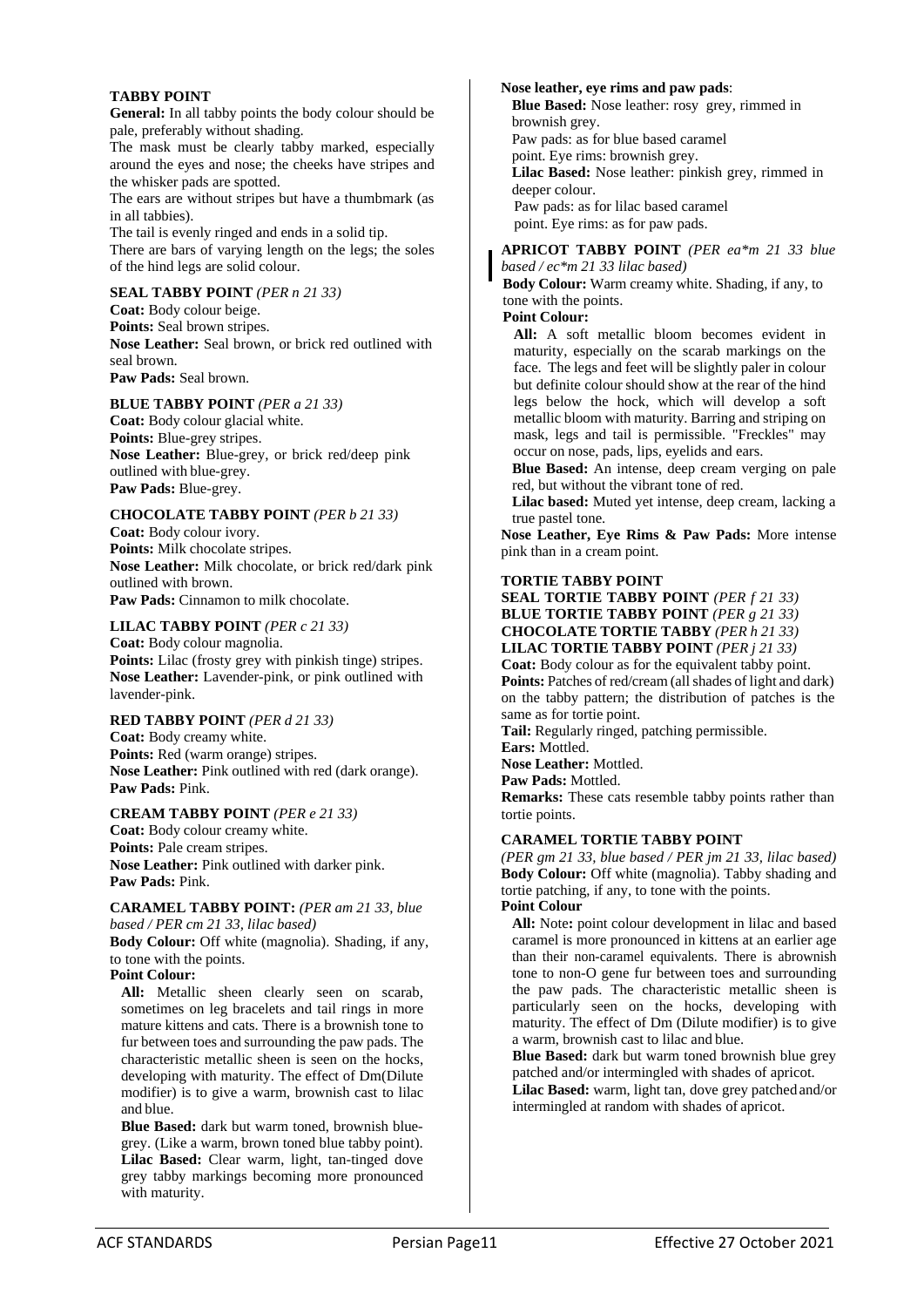### **SMOKE POINT**

**General:** In all smoke points, body shading is on the surface of the coat only. Roots are ideally silvery white. Coat texture may be extra silky due to the inhibitor gene (silver). In repose these cats appear to be the specified colour.

- a) The ear furnishings in all Persian silver cats are preferably silver white.
- b) The thumbprints on the ears of silver tabby cats (pointed or not) are distinctly pale, varying from off white to clear silver, as are the earrims.

### **SEAL SMOKE POINT** *(PER ns 33)*

**Body Colour:** As for seal point (See 'General' above). Point Colour: Mask, legs, ears, feet and tail shading from roots of silvery white to seal brown tips.

### **BLUE SMOKE POINT** *(PER as 33)*

**Body Colour:** As for blue point. (See 'General' above). **Point Colour:** Mask, legs, ears, feet and tail shading from pale roots to blue tipping.

### **CHOCOLATE SMOKE POINT** *(PER bs 33)*

**Body Colour:** As for chocolate point. (See 'General' above).

**Point Colour:** Mask, legs, ears, feet and tail shading from pale roots to chocolate tipping.

### **LILAC SMOKE POINT** *(PER cs 33)*

Body Colour: As for lilac point. (See 'General' above). Point Colour: Mask, legs, ears, feet and tail shading from pale roots to lilac (mushroom pink) tipping.

### **RED SMOKE POINT** *(PER ds 33)*

**Body Colour:** As for red point. (See 'General' above). **Point Colour:** Mask, legs, ears, feet and tail shading from pale roots to apricot red tipping.

### **CREAM SMOKE POINT** *(PER es 33)*

**Body Colour:** As for cream point. (See 'General' above).

**Point Colour:** Mask, legs, ears, feet and tail shading from pale roots to cream tipping.

### **CARAMEL SMOKE POINT**

*(PER ams 33, blue based / PER cms 33, lilac based)* As for other colours but substituting caramel in the colour description.

**APRICOT SMOKE POINT** *(PER ea\*ms 33 blue based / ec\*ms lilac based)* 

As for other colours but substituting apricot in the colour description.

### **SEAL TORTIE SMOKE POINT** *(PER fs 33)*

**Body Colour:** As for seal tortie point. Point Colour: Mask, ears, legs, feet and tail shading from pale roots to patches of black tipping and patches of red (dark and light shades) tipping.

#### **BLUE TORTIE SMOKE POINT** *(PER gs 33)* **Body Colour:** As for blue tortie point.

Point Colour: Mask, ears, legs, feet and tail shading from pale roots to patches of blue tipping and patches cream tipping.

### **CHOCOLATE TORTIE SMOKE POINT** *(PER hs 33)*

**Body Colour:** As for chocolate tortie point. Point Colour: Mask, ears, legs, feet and tail shading from pale roots to patches of chocolate tipping and patches of creamtipping.

## **LILAC TORTIE SMOKE POINT** *(PER js 33)*

**Body Colour:** As for lilac tortie point.

Point Colour: Mask, ears, legs, feet and tail shading from pale roots to patches of lilac tipping and patches of cream tipping.

### **CARAMEL TORTIE SMOKE POINT**

*(PER ams 33, blue based / PER jms 33, lilac based)*  As for other colours but substituting caramel in the colour description.

### **NOTES ON SILVER TABBY POINT**

The degree of silvering varies. Some cats look like tabby points, while others show extreme contrast between the colour and the ground. The ideal is the silver with the extreme contrast.

- a) The ear furnishings in all Persian silver cats are preferably silver white.
- b) The thumbprints on the ears of silver tabby cats (pointed or not) are distinctly pale, varying fromoff white to clear silver, as are the earrims.

## **SEAL SILVER TABBY POINT** *(PER ns 21 33)*

**Body Colour:** As for seal tabby point.

**Point Colour:** Mask, ears, legs, feet and tail dense seal tabby markings on a silver agouti ground. Nose leather black or pink rimmed with black. Paw pads black or brown. Eye rims and whisker spots black.

### **BLUE SILVER TABBY POINT** *(PER as 21 33)*  **Body Colour:** As for blue tabby point.

**Point Colour:** Mask, ears, legs, feet and tail blue tabby markings on a silver agouti ground. Nose leather blue or pink rimmedwithblue. Pawpads,eyerimsandwhiskerspots blue.

### **CHOCOLATE SILVER TABBY POINT** *(PER bs 21 33)*

**Body Colour:** As for chocolate tabby point.

Point Colour: Mask, ears, legs, feet and tail chocolate tabby markings on a silver agouti ground. Nose leather chocolate or pink rimmed with chocolate. Paw pads, eye rims and whisker spots chocolate.

### **LILAC SILVER TABBY POINT** *(PER cs 21 33)*

**Body Colour:** As for lilac tabby point.

**Point Colour:** Mask, ears, legs, feet and tail lilac tabby markings on a silver agouti ground. Nose leather faded lilac or pink rimmed with faded lilac. Paw pads, eye rims and whisker spots faded lilac.

## **RED SILVER TABBY POINT** *(PER ds 21 33)*

**Body Colour:** As for red tabby point.

**Point Colour:** Mask, ears, legs, feet and tail apricot red tabby markings on a silvery cream ground. Nose leather pink or pink rimmed with apricotred. Paw pads pink. Eye rims pink or apricot red. Whisker spotsred.

## **CREAM SILVER TABBY POINT** *(PER es 21 33***)**

**Body Colour:** As for cream tabby point.

**Point Colour:** Mask, ears, legs, feet and tail cream tabby markings on a silvery cream ground. Nose leather pink or pink rimmed with cream. Paw pads: pink. Eye rims pink or cream. Whisker spots cream.